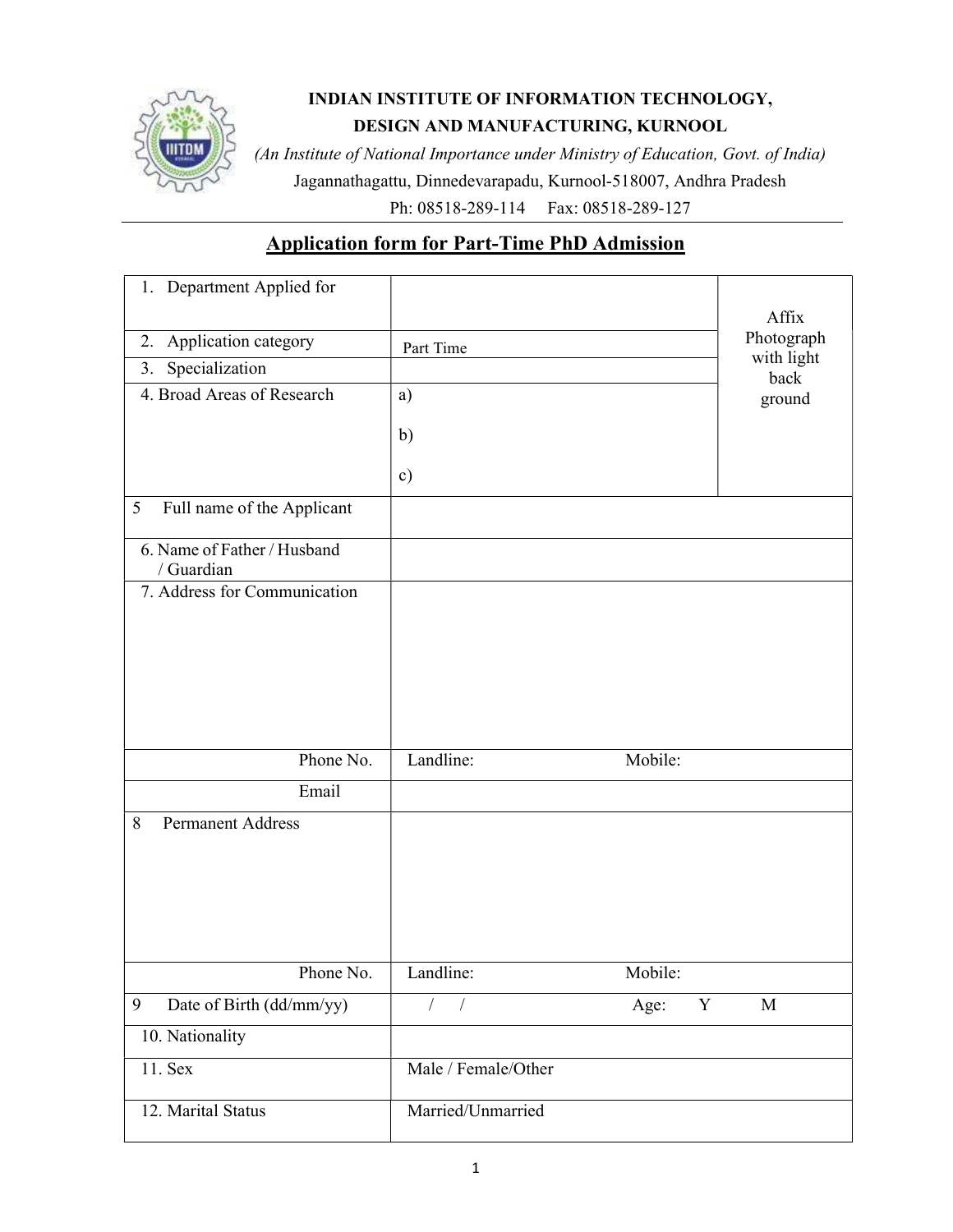| Category |  |
|----------|--|
|----------|--|

### 14. Payment details

| Reference number |  |
|------------------|--|
| Reference date   |  |
| Amount (Rs)      |  |

# 15. Educational Qualifications (Starting with  $10^{th}$  Standard)

| SI<br>No | Degree               | Branch/<br>Specialization | Institution /<br>University | Year of<br>Admission | Year of<br>leaving | Percent<br>-age $/$<br>Grade | Regular<br>/Part<br>time/<br>Distance |
|----------|----------------------|---------------------------|-----------------------------|----------------------|--------------------|------------------------------|---------------------------------------|
|          |                      |                           |                             |                      |                    |                              |                                       |
|          |                      |                           |                             |                      |                    |                              |                                       |
|          |                      |                           |                             |                      |                    |                              |                                       |
|          |                      |                           |                             |                      |                    |                              |                                       |
|          | Title of PG project: |                           |                             |                      |                    |                              |                                       |

16. Work Experience in industry, if any (in reverse chronological order)

| SI<br>No | Name of the<br>Organization | Designation<br>held | Date of<br>joining<br>(dd-mm-<br>yy) | Date of<br>leaving<br>$(dd-$<br>mm-yy) | Duration<br>$(yy-mm)$ | Total<br>Emolument<br>(per)<br>annum) |
|----------|-----------------------------|---------------------|--------------------------------------|----------------------------------------|-----------------------|---------------------------------------|
|          |                             |                     |                                      |                                        |                       |                                       |
|          |                             |                     |                                      |                                        |                       |                                       |
|          |                             |                     |                                      |                                        |                       |                                       |
|          |                             |                     |                                      |                                        |                       |                                       |

17. Details of publications (Journals, Conference papers, Books, Articles, etc.), if applicable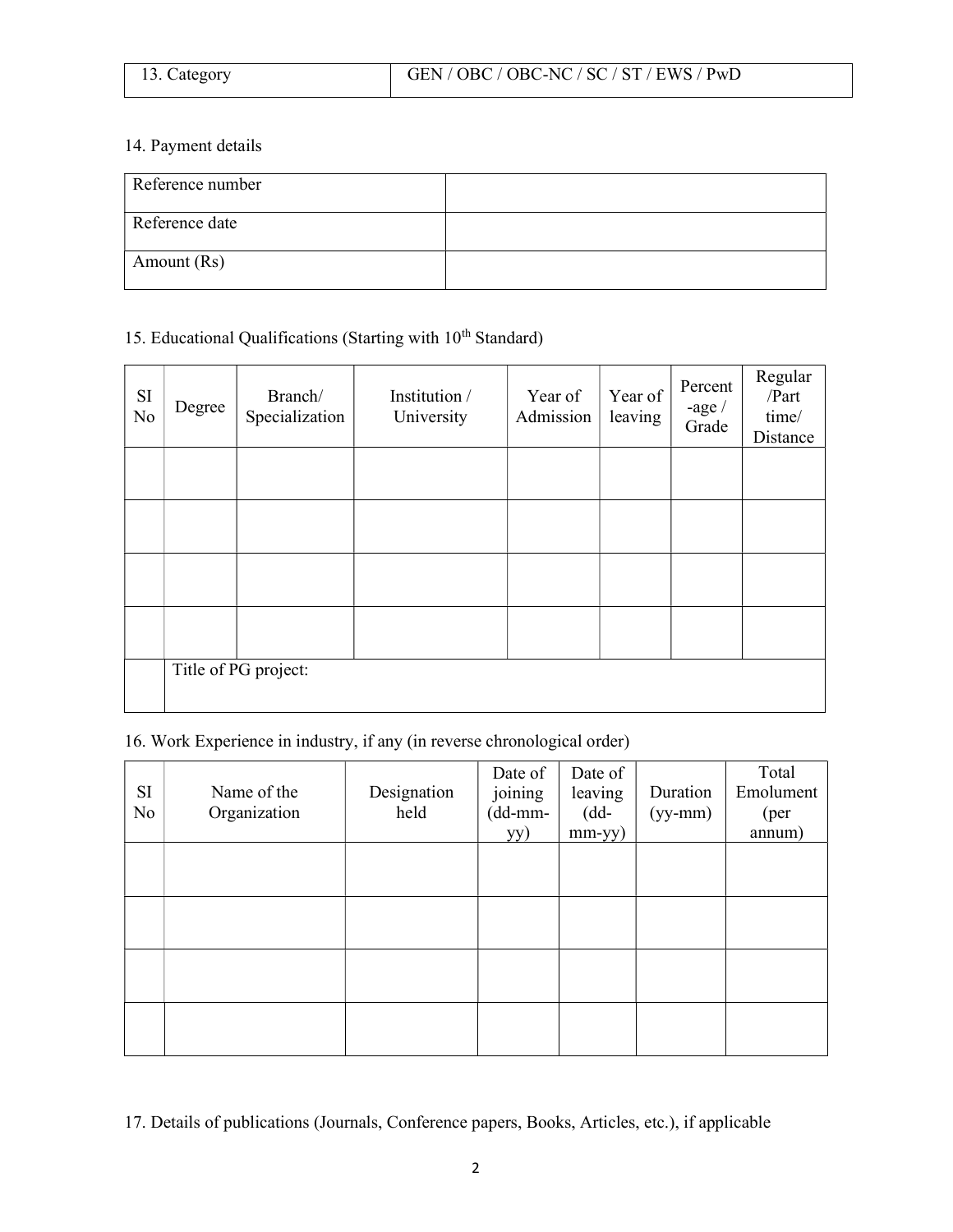a) No. of SCI/SCIE/Scopus Journals : b) No. of Other Journals : c) No. International Conferences : d) No. of Other Conferences : e) No. of Conference Proceedings : f) No. of Book Chapters : g) No. of Other Publications (Please Specify) :

18. State any worth mentioning achievements/awards/medals etc.

19. Any other information you wish to mention:

20. List of documents in support of claims made in the application